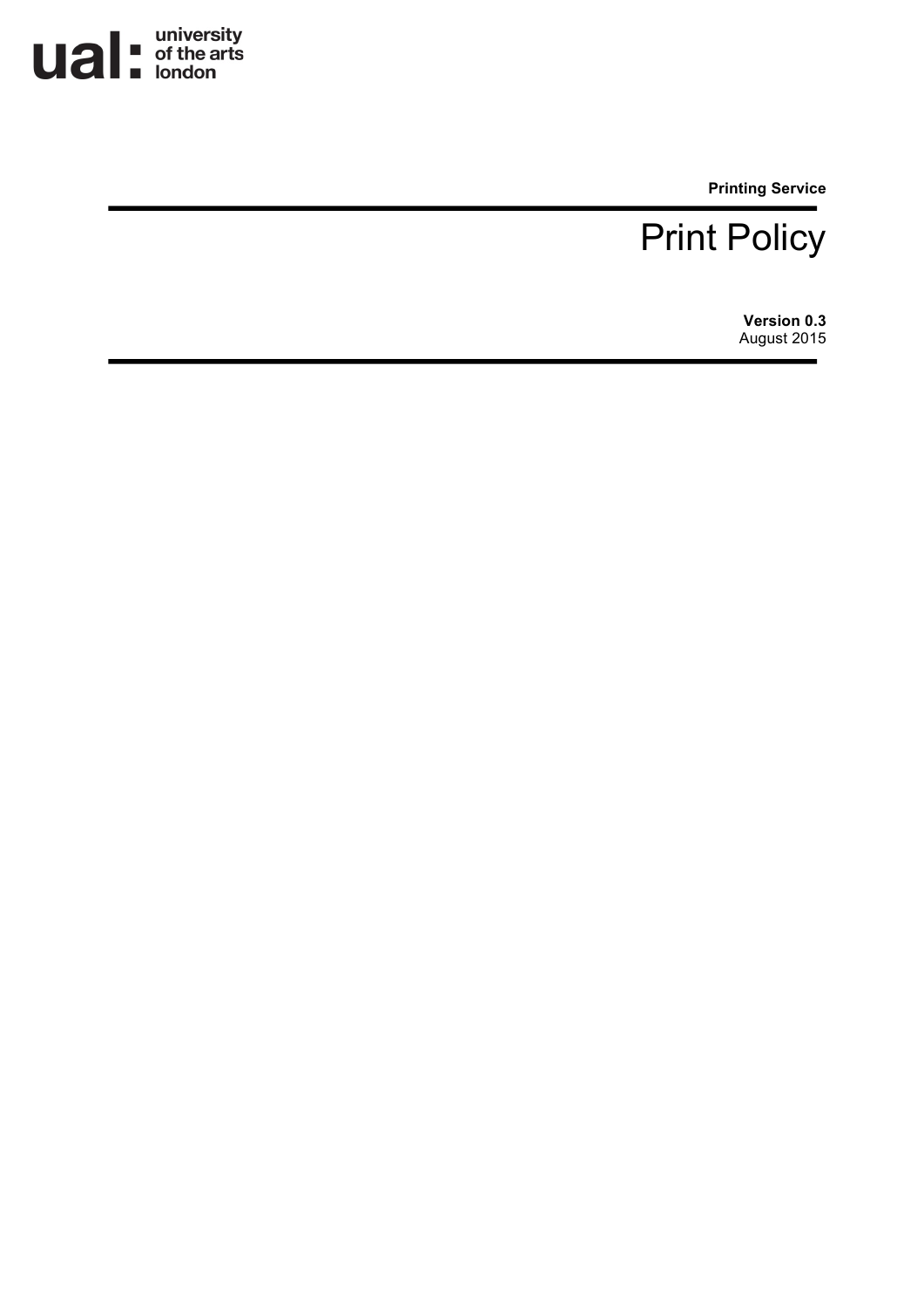| <b>Document Control</b>                |                                                                                                              |
|----------------------------------------|--------------------------------------------------------------------------------------------------------------|
| Title                                  | <b>Print Policy</b>                                                                                          |
| Authority                              |                                                                                                              |
| <b>Review Date</b>                     | The policy should be reviewed 6 months after initial approval<br>and then annually thereafter                |
| <b>Status</b>                          | Approved by Print Board                                                                                      |
| <b>Policy Effective Date</b>           |                                                                                                              |
| Associated Policies<br>and<br>Document | This policy should be read in conjunction with the following<br>documents:<br><b>UAL Print Strategy</b><br>٠ |
|                                        |                                                                                                              |

Any questions about this policy, or requests for further information should be directed to:

| <b>Version History</b> |                |                                                                                                         |               |
|------------------------|----------------|---------------------------------------------------------------------------------------------------------|---------------|
| <b>Date</b>            | <b>Version</b> | Reason                                                                                                  | <b>Author</b> |
| 13/08/2015             | 0.1            | <b>Initial Draft</b>                                                                                    | Dawn Bolton   |
|                        | 0.2            | Updated to reflect feedback from Darren Martyn, Marcus<br>Saunders, Helen Davies and Martin Hodinkinson | Dawn Bolton   |
| 17/09/2015             | 0.3            | Incorporated feedback from Print Board meeting held<br>15/09/15                                         | Dawn Bolton   |
|                        |                |                                                                                                         |               |
|                        |                |                                                                                                         |               |
|                        |                |                                                                                                         |               |
|                        |                |                                                                                                         |               |
|                        |                |                                                                                                         |               |
|                        |                |                                                                                                         |               |
|                        |                |                                                                                                         |               |
|                        |                |                                                                                                         |               |
|                        |                |                                                                                                         |               |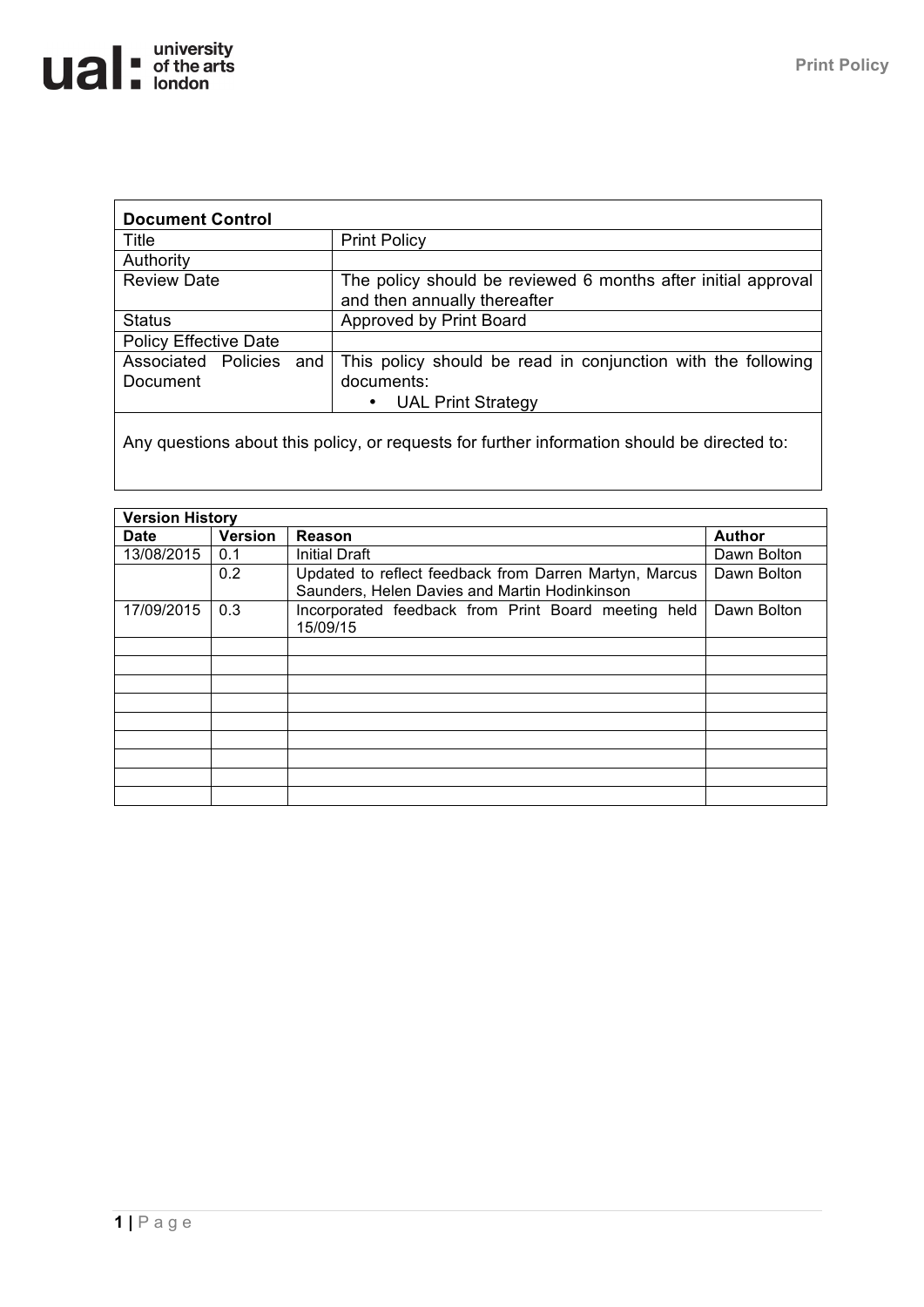# **university**<br> **uited**<br> **u**<br> **u**<br> **u**<br> **university**<br> **university**<br> **university**

### **Contents**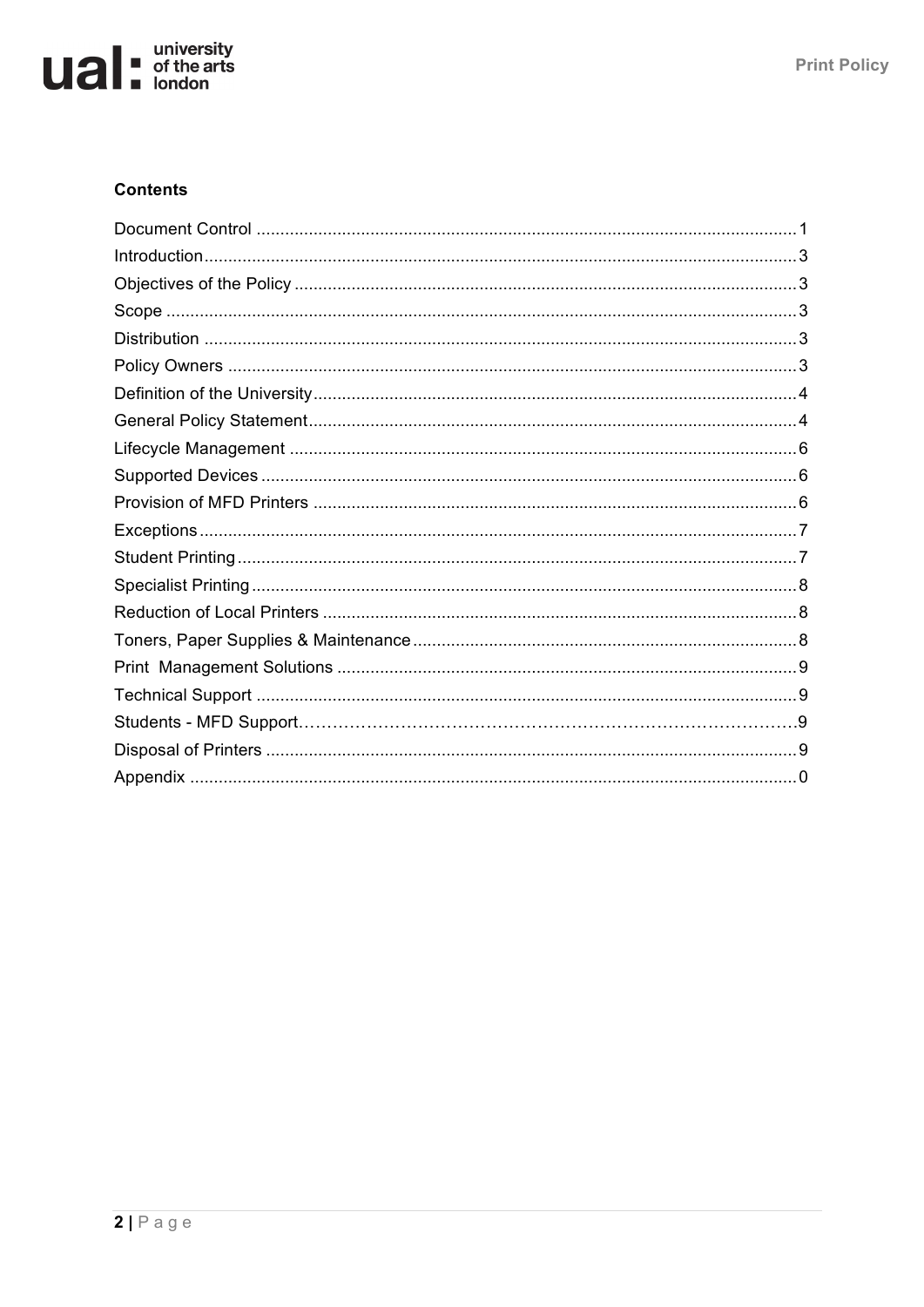# **university**<br> **uited**<br> **uited**<br> **u**<br> **university**<br> **university**<br> **university**

| <b>Introduction</b>             |                                                                                                                                                                                                                                                                                                                                                                                                                                                                                                                                                                                                                                                                                                                                                                                                                                    |
|---------------------------------|------------------------------------------------------------------------------------------------------------------------------------------------------------------------------------------------------------------------------------------------------------------------------------------------------------------------------------------------------------------------------------------------------------------------------------------------------------------------------------------------------------------------------------------------------------------------------------------------------------------------------------------------------------------------------------------------------------------------------------------------------------------------------------------------------------------------------------|
| <b>Objectives of the Policy</b> | The purpose of the policy is to support the implementation of a robust<br>and cost effective print management service in line with the strategy<br>for printing services for staff and students at the University of the Arts<br>of London (UAL)                                                                                                                                                                                                                                                                                                                                                                                                                                                                                                                                                                                   |
|                                 | The policy gives guidance on how the University will provide a<br>consistent approach to the allocation, access and usage of printers.                                                                                                                                                                                                                                                                                                                                                                                                                                                                                                                                                                                                                                                                                             |
|                                 | Print and its associated functions will be delivered through a<br>"managed" print service to provide printing, photocopying and<br>scanning capability through the deployment of Multi-Functional<br>Devices (MFDs)                                                                                                                                                                                                                                                                                                                                                                                                                                                                                                                                                                                                                |
| <b>Scope</b>                    | The scope of this policy covers all staff and student areas, across all<br>of the University's buildings.                                                                                                                                                                                                                                                                                                                                                                                                                                                                                                                                                                                                                                                                                                                          |
|                                 | The policy does not include specialist printing facilities.                                                                                                                                                                                                                                                                                                                                                                                                                                                                                                                                                                                                                                                                                                                                                                        |
| <b>Distribution</b>             | The approved policy should be distributed to:<br>Deans<br>$\bullet$<br>Directors of College Administration (DOCAs)<br>$\bullet$<br><b>Chief Information Officer</b><br>$\bullet$<br>Associate Director Service Management<br>$\bullet$<br>Director / Head of Technical Resources (HOTRs)<br>$\bullet$<br>Single Point of Contact (SPOC)<br>$\bullet$<br><b>Heads of Administrative Departments</b><br>٠<br>Librarians<br>$\bullet$<br><b>Staff Union representatives</b><br>$\bullet$<br><b>Student Union representatives</b><br>$\bullet$<br><b>Local Information Managers</b><br>$\bullet$<br>Staff will be advised of this policy during their induction and of the<br>University's requirement for them to adhere to the conditions<br>contained within it.<br>This policy will be placed on the University website. The above |
|                                 | groups will be responsible for ensuring that staff in their departments<br>read and understand the policy.                                                                                                                                                                                                                                                                                                                                                                                                                                                                                                                                                                                                                                                                                                                         |
| <b>Policy Owners</b>            | The Associate Director of IT Service Management is responsible for<br>this policy and the on-going maintenance, review and update of this<br>policy. The policy review will include collaboration with the SPOCs,<br>HOTRs, DOCAs and Device Steering Group.                                                                                                                                                                                                                                                                                                                                                                                                                                                                                                                                                                       |
|                                 | The policy should be reviewed on a yearly basis                                                                                                                                                                                                                                                                                                                                                                                                                                                                                                                                                                                                                                                                                                                                                                                    |

**3 |** Page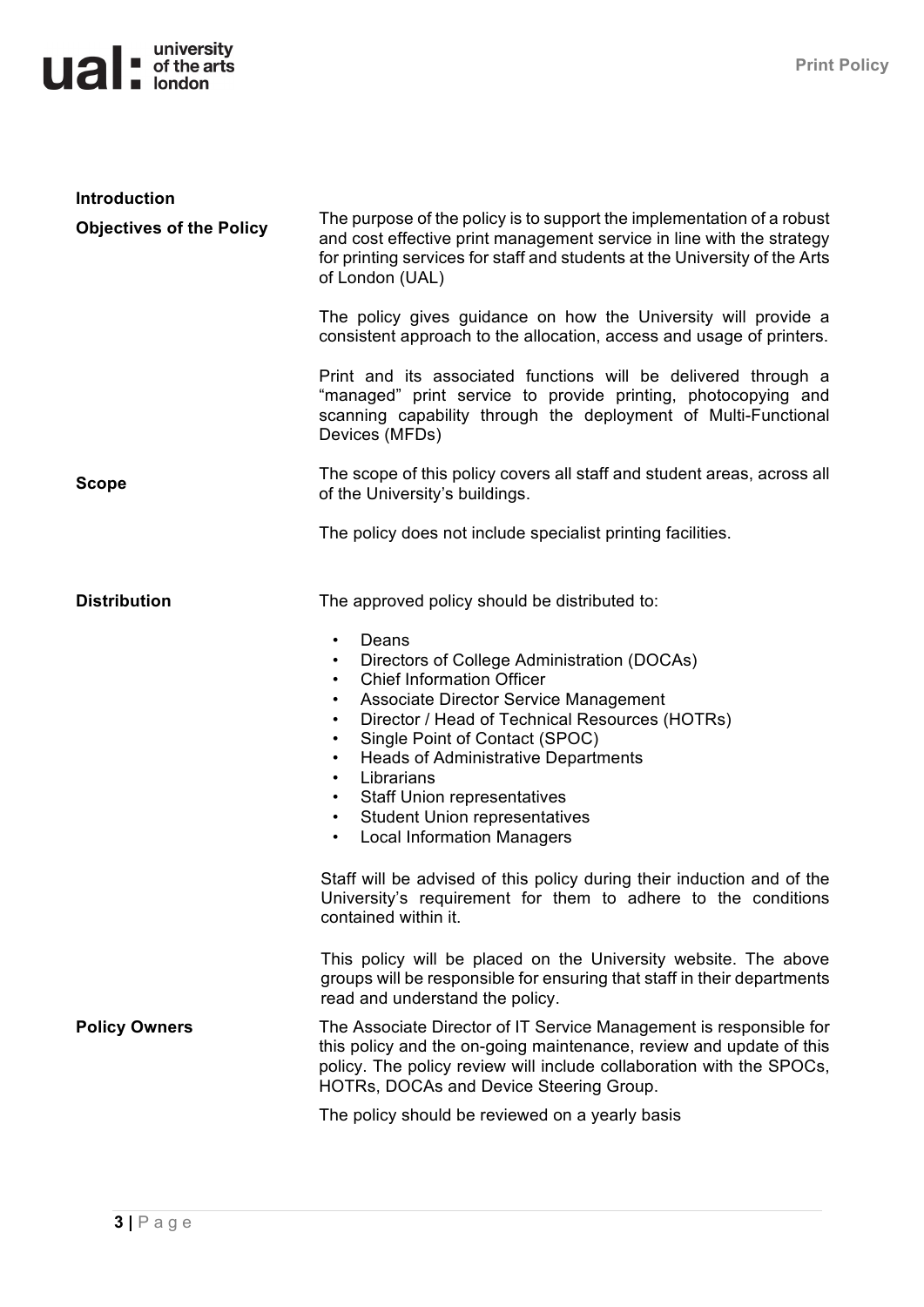### $\mathbf{u}$   $\mathbf{a}$   $\mathbf{b}$  of the arts

**Definition of the University** University is defined as the sites and physical buildings which comprise the Colleges across London and University Services as follows:

- University Services at Holborn, Kings Cross and Elephant & Castle
- Camberwell College of Arts
- Chelsea College of Arts
- Wimbledon College of Arts
- Central Saint Martins
- London College of Communication
- London College of Fashion
- Artscom
- Accommodation Staff Offices (Halls of Residence)

General Policy Statement In order to operate efficiently, the University must ensure its print assets are procured, deployed and managed effectively. The following key elements will govern this policy:

#### **Networked**

• All printing devices should be networked.

#### **Locally attached (single use) printers**

The use of local connected printers attached to a workstation will not be permitted.

#### **Allocation Policy**

The University plans to rationalise its print estate, with the consolidation of devices, to ensure the print service operates within a cost effective level and with an increased efficient support model.

The University will consider the following factors in the allocation of multi-functional print devices:

- The positioning of the Multi-functional devices should normally be capable of servicing at least 15 staff
- The nearest printer should normally be no more than 30 metres away
- The nearest printer should normally be on the same floor as the user

Practicalities of space, accessibility and health and safety regulations will be considered and adhered to where required.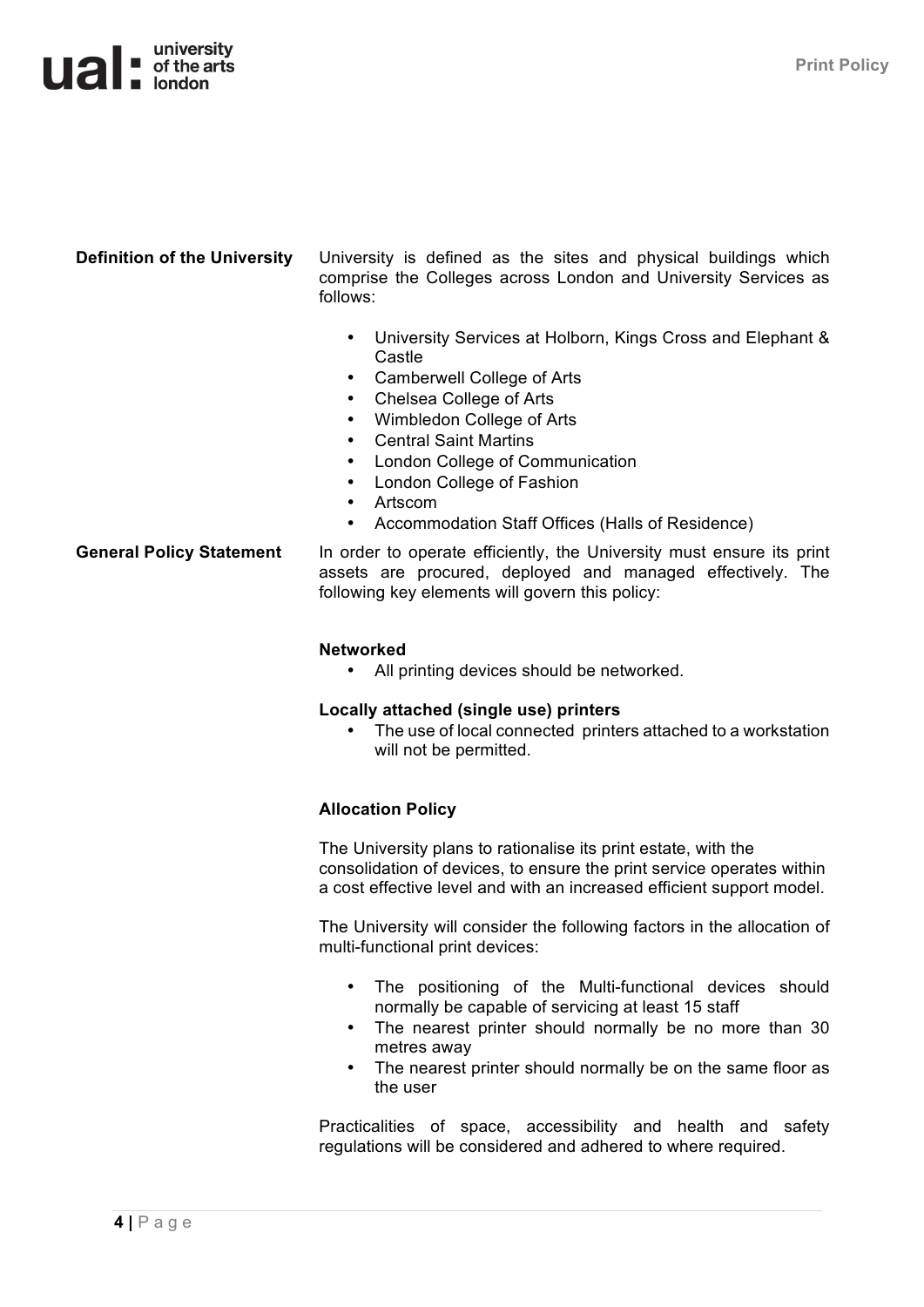

All devices will operate with secure, follow me printing, where printing can only be released with an active UAL account via presentation of a valid ID card or by supplying network login credentials.

#### **Approval process**

- All printers and MFDS must be purchased from the University's approved list of standard printers in the IT catalogue.
- Where an individual requires a device other than a standard MFD, a request will need to be submitted with a supported business justification. The request will be reviewed by the college Single Point of Contact(s) (SPOCs), who will then grant an approval or request further information.
- Each college has been assigned a SPOC. (Refer to the appendix for further details)

#### **Default settings**

- MFD settings for photocopying will be default to A4, black & white and double-sided.
- Applications print options will default to A4, black & white and double-sided.
- The user will need to specifically select alternative options such as A3, one sided or and colour prints within the application or at the MFD, depending on the operation being performed.
- Separate defaults may be applied to Student printing where single sided printing is required.

#### **Print Release Expiry Time**

• Print jobs which are not released to a printer will be deleted overnight.

#### **Power saving configuration**

• Printers and MFDs will be set to achieve the optimal power saving configuration.

#### **Scanning Facilities**

• Increased use of scanning facilities will be encouraged, supporting the University's 'Digital First' aspirations to reduce photocopying.

#### **Scan to Email/Scan to USB**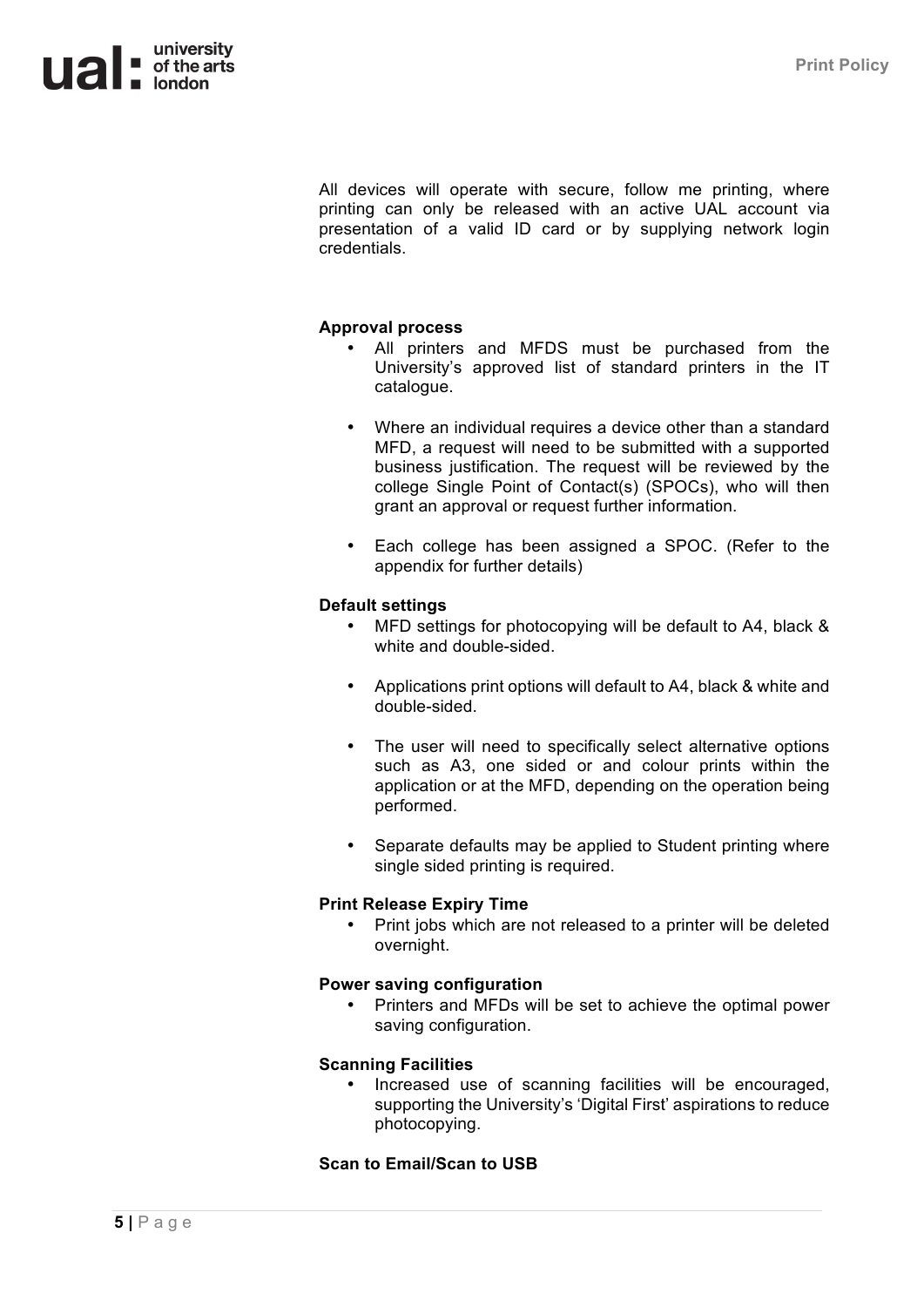

|                                  | The standard MFD which are provided will include the ability<br>scan to email or scan and save to a USB approved device.                                                                                                                                                                                                                            |
|----------------------------------|-----------------------------------------------------------------------------------------------------------------------------------------------------------------------------------------------------------------------------------------------------------------------------------------------------------------------------------------------------|
|                                  | <b>One University wide Contract</b><br>All main student and staff MFDS at the University will be covered<br>under one university contract.                                                                                                                                                                                                          |
|                                  | A range of machines have been provided under the agreement and<br>have been selected to ensure they meet the technical capability,<br>capacity, reliability, are cost effective and environmentally<br>sustainable.                                                                                                                                 |
|                                  | Essential supplies such as toner cartridges are covered as part of<br>the agreement and therefore there is no additional cost for these<br>items.                                                                                                                                                                                                   |
|                                  | All MFDS will have the facility to provide secure printing by default<br>(i.e. users will need to present their individual ID cards or type in their<br>UAL username and password in order release a print job from the<br>printer).                                                                                                                |
|                                  | The speed and size of the machine provided will depend on the local<br>requirements.                                                                                                                                                                                                                                                                |
|                                  | Reports will be produced periodically to review staff printing usage,<br>to ensure print usage and activity is aligned to the University's<br>policies on the environment and sustainability.                                                                                                                                                       |
| <b>Lifecycle Management</b>      | All MFDs should be leased for 3 years. No MFD should be purchased                                                                                                                                                                                                                                                                                   |
| <b>Supported Devices</b>         | UAL have agreed a selection of printers which align to the UAL print<br>strategy and requirements of staff and student for non-specialist<br>printing. These printers will ensure there is a consistent printing<br>experience across the University for both staff and students,<br>providing high-quality outputs and reducing operational costs. |
|                                  | These devices have been tested to ensure a level of quality to meet<br>the needs of UAL and for compatibility on existing systems and print<br>infrastructure                                                                                                                                                                                       |
|                                  | These printers will be available to procure via the IT catalogue.                                                                                                                                                                                                                                                                                   |
| <b>Provision of MFD Printers</b> | As part of the UAL print strategy all MFDS will be leased from the<br>agreed supplier. However there may be circumstances, where it is<br>appropriate for the allocation of a dedicated printer, these are<br>considered under the exceptions section                                                                                               |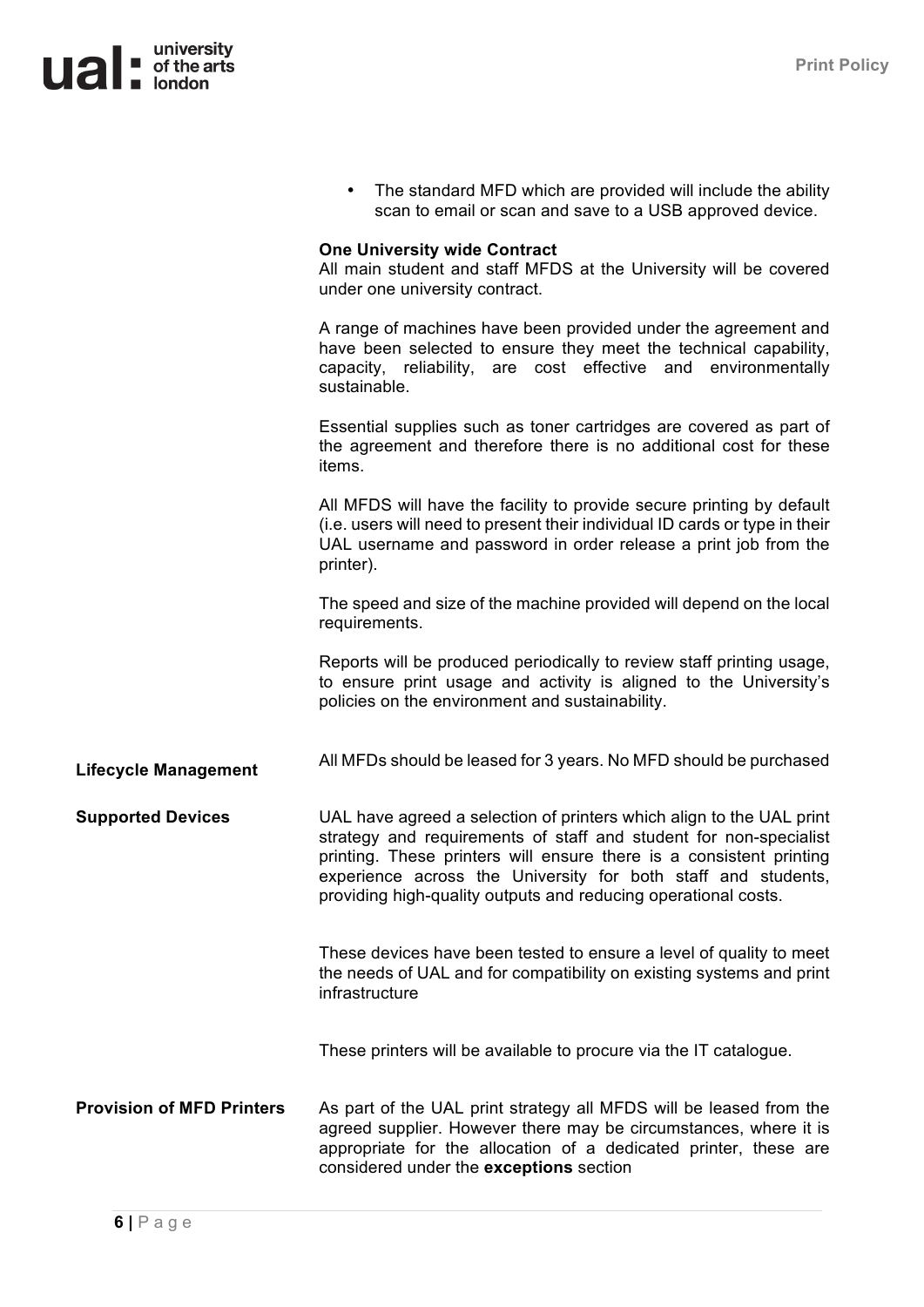### **university**<br> **uited**<br> **uited**<br> **u**<br> **university**<br> **university**<br> **university**

|                         | All MFDS will have the facility to provide secure printing by default<br>(i.e. users will need to present their individual ID cards in order<br>release a print job from the printer). |
|-------------------------|----------------------------------------------------------------------------------------------------------------------------------------------------------------------------------------|
| <b>Exceptions</b>       | It may be appropriate for the allocation of a dedicated printer in<br>certain circumstances.                                                                                           |
|                         | Single use printers will only be available in exceptional<br>circumstances, with a business justification and the explicit<br>agreement of the local college SPOC.                     |
|                         |                                                                                                                                                                                        |
| <b>Student Printing</b> | The following key elements will apply to student printing:                                                                                                                             |
|                         | All student printing that is released via the managed print<br>system will be networked will be to a networked MFD (or<br>printer)                                                     |
|                         | Print jobs will be released via their student identification card<br>or username and password entry.                                                                                   |
|                         | Every student will have a printing account, which they need<br>to maintain with a positive balance to release their print jobs<br>or photocopy. Scanning is free                       |
|                         | Students can pay for printing or check their print balances<br>via:                                                                                                                    |
|                         | Kiosks located through the University<br>$\circ$<br>Online portal<br>$\circ$<br>Mobile application (CampusM)<br>$\circ$                                                                |
|                         | The cost of printing and copying will be clearly displayed at<br>each device location.                                                                                                 |
|                         | MFD settings for photocopying will be defaulted to A4, black<br>& white and double-sided. Students will need to select<br>alternative settings if different options are required.      |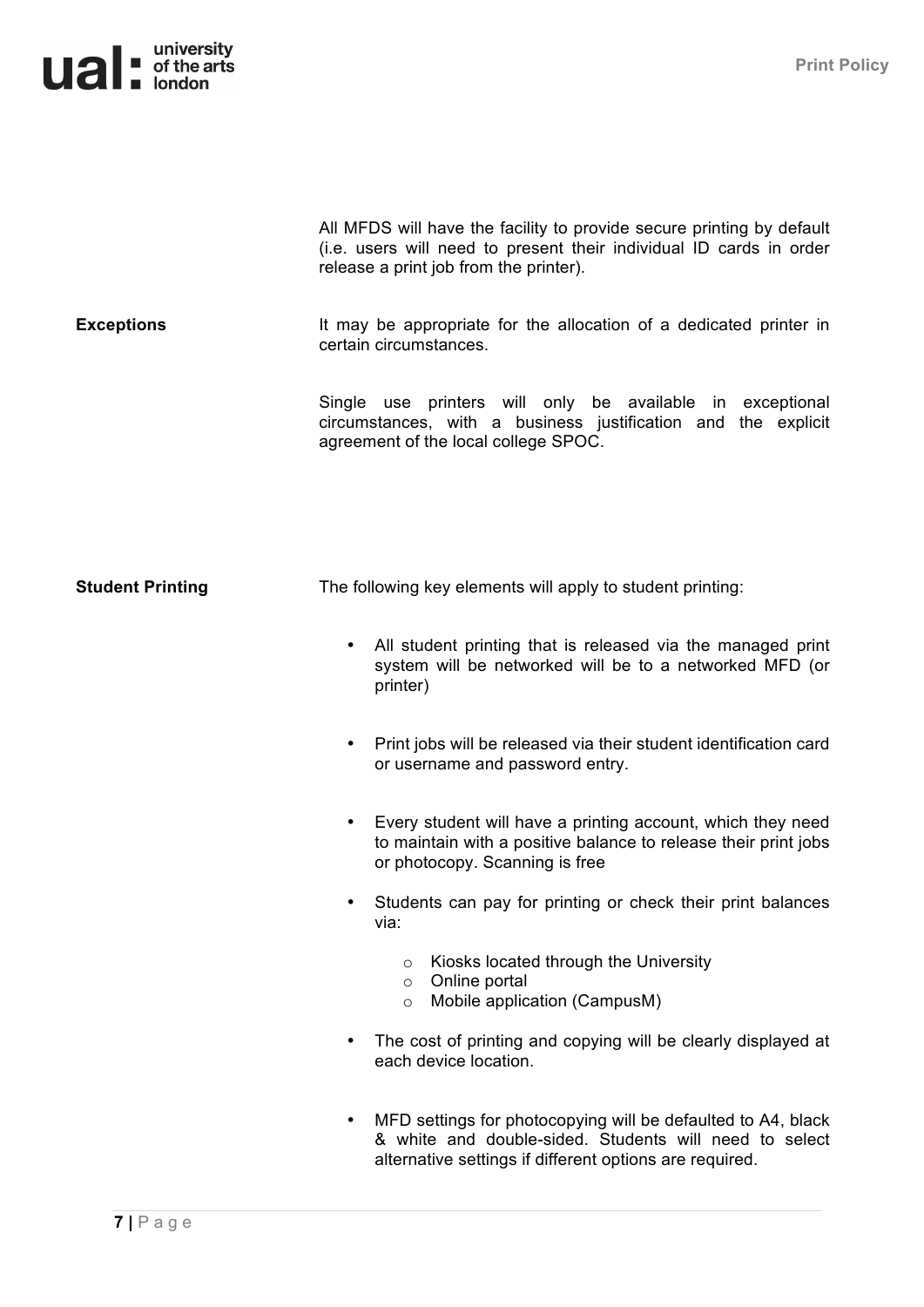|                                                           | Applications print options will default to A4, Black & white and<br>$\bullet$<br>double-sided, Students will need to select alternative settings<br>if different options are required.<br>Students will continue to have access to specialist printing,<br>$\bullet$<br>such as large format or other print finishing at various<br>locations throughout the University (See Specialist printing<br>section)                                                                                                                                                                                                                                                                                                     |
|-----------------------------------------------------------|------------------------------------------------------------------------------------------------------------------------------------------------------------------------------------------------------------------------------------------------------------------------------------------------------------------------------------------------------------------------------------------------------------------------------------------------------------------------------------------------------------------------------------------------------------------------------------------------------------------------------------------------------------------------------------------------------------------|
| <b>Specialist Printing</b>                                | Located at each college are printing bureaus which can<br>accommodate more specialist printing, where requirements are for:<br>Large volumes of printing<br>High quality printing<br>٠<br>Heavier media<br>٠<br>Larger than A3 print requirements<br>٠<br>Large format laser, inkjet and plotter devices<br>٠<br>Information pertaining to these printing services can be located on<br>the respective college Intranet, in the "facilities" section                                                                                                                                                                                                                                                             |
| <b>Reduction of Local Printers</b>                        | Where an individual is currently in use of a local printer, the user will<br>be contacted by IT services with a view to removing the local printer<br>and ensuring access to a MFD is provided, unless the individual is<br>covered under an exception.                                                                                                                                                                                                                                                                                                                                                                                                                                                          |
| <b>Toners, Paper Supplies &amp;</b><br><b>Maintenance</b> | Automated toner replacement is included as part of the MFD<br>maintenance, therefore these do not need to be ordered separately.<br>The aim is for all MFDS to be enabled with a mechanism which<br>notifies the supplier when the toner stock is low.<br>IT Services will manage the relationship with the supplier.<br>All paper purchased for printing should be purchased through the<br>University agreed supplier.<br>This supplier is under the agreed framework of choice and the<br>University has secured competitive pricing. Queries concerning<br>required paper should be directed to the Procurement team.<br>The default paper weights should be 80 gsm for black & white and<br>120 gsm colour. |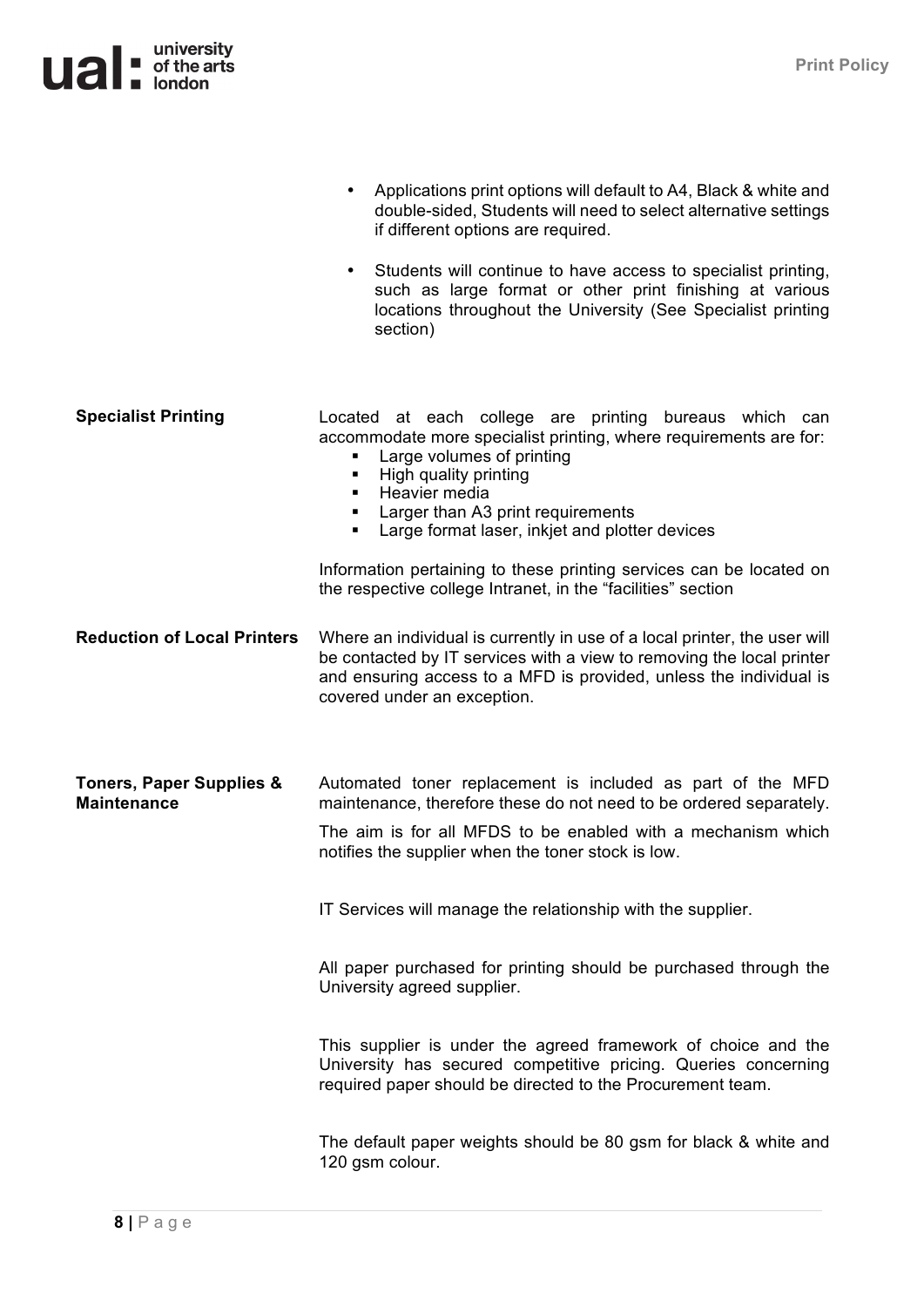## **university**<br> **uited**<br> **u**<br> **u**<br> **u**<br> **university**<br> **university**<br> **university**

| <b>Print Management</b><br><b>Solutions</b> | UAL currently uses two print management solutions to manage all<br>print output across the University (Uniflow and Pcounter).                                                                                                                                                                                     |
|---------------------------------------------|-------------------------------------------------------------------------------------------------------------------------------------------------------------------------------------------------------------------------------------------------------------------------------------------------------------------|
|                                             | These solutions enables the control and release of print jobs to<br>requestors and allows for the collection and reporting of<br>management data, such as how many pages have been printed, the<br>site location and by whom. It provides visibility of other resource<br>utilisation, such as power consumption. |
| <b>Technical Support</b>                    | <b>Students - MFD Support</b>                                                                                                                                                                                                                                                                                     |
|                                             | Local support staff will be the first point of contact for issues with<br>MFD devices. Typically these will be areas such as the, IT Open<br>Access, Learning Zones and college Libraries.                                                                                                                        |
|                                             | <b>Staff - MFD Support</b>                                                                                                                                                                                                                                                                                        |
|                                             | Staff will be expected to perform basic troubleshooting or basic tasks<br>for MFDS. For more involved issues, the IT Service Desk will be the<br>first point of contact.                                                                                                                                          |
|                                             | For further information concerning support issues refer to the staff<br>printing intranet page.                                                                                                                                                                                                                   |
| <b>Disposal of Printers</b>                 | All requests for disposal of printers, should be raised by contacting                                                                                                                                                                                                                                             |
|                                             | the IT Service Desk.                                                                                                                                                                                                                                                                                              |